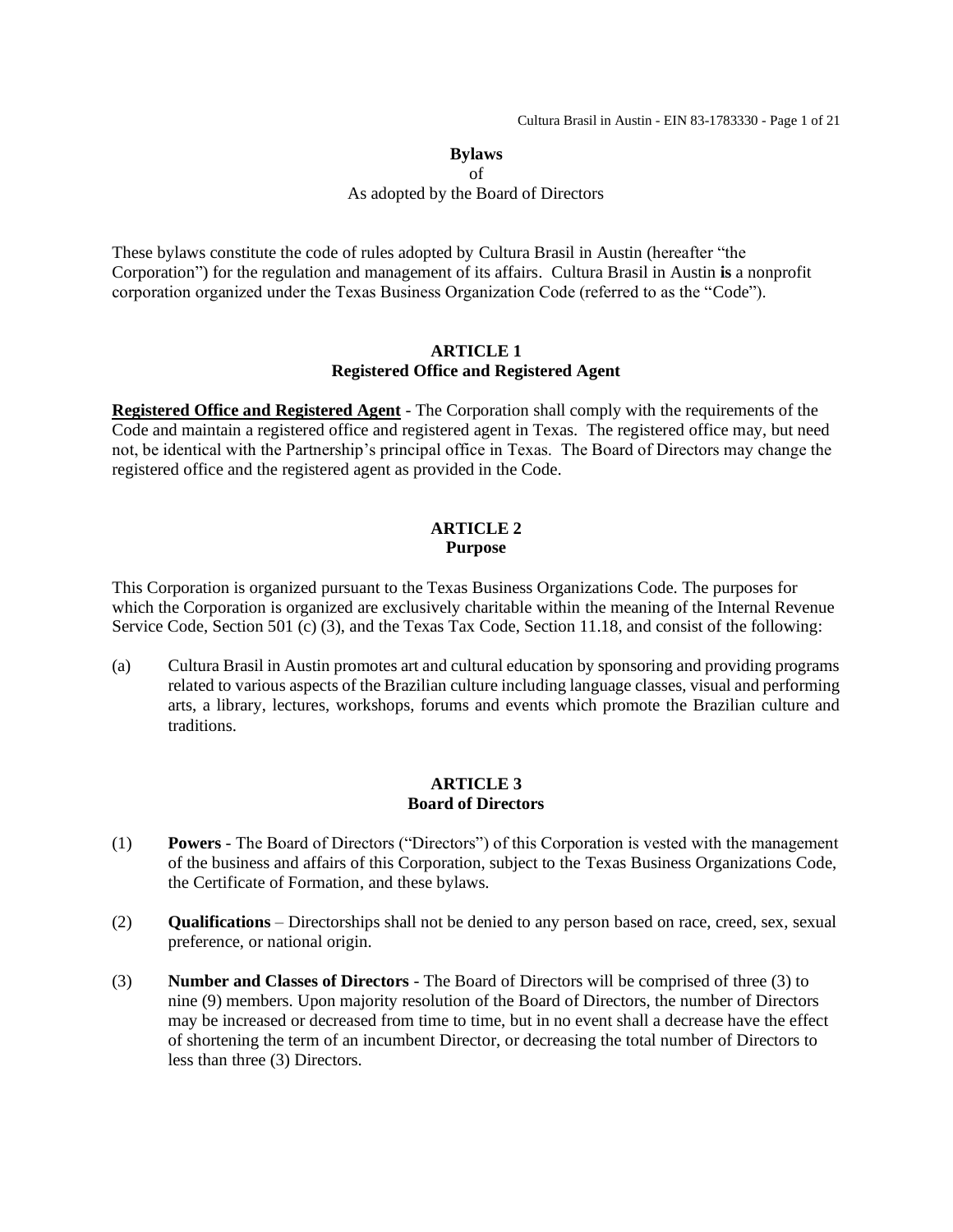- (4) **Term of Directors** Directors shall serve terms of 2 years. A Director may succeed him/herself without limit.
- (5) **Staggered Terms** *-* There shall be staggered terms of office for Directors so that one-half of the directorships shall be up for election each year. Initially, one-half of the Directors shall be elected for a one-year term and one-half for a two-year term. Initial directors serving less than a full twoyear term as their initial term (i.e., directors who draw a one-year), shall be considered to have served a full two-year term.
- (6) **Election of Directors** Elections for Directors filling expired terms shall be held at the Annual Meeting of the Board which shall be the last meeting of the fiscal year. Any directorship to be filled by reason of an increase in the number of Directors shall be filled at the next regular meeting of the Board of Directors or at a special meeting called for that purpose. When a reappointment or replacement is made, the re-appointment or replacement shall end his or her term at the same time as the person s/he replaced.
- (7) **Attendance**: Directors are expected to attend at least 75% of Board meetings. Any Director not present or participating by electronic means at 75% of the Board in a fiscal year shall be deemed to have resigned unless the Board excuses the absences by a majority vote.
- (8) **Resignation** Any Director may resign at any time by delivering written notice to the Secretary or President of the Board of Directors. Such resignation shall take effect upon receipt or, if later, at the time specified in the notice.
- (9) **Removal** Any Director may be removed without cause, at any time, by a majority of the entire Board of Directors, at a Regular or Special Meeting called for that purpose. Any Director under consideration of removal must first be notified about the consideration by written notice at least five days prior to the meeting at which the vote takes place.
- (10) **Vacancies** Vacancies shall be filled by majority vote of the remaining members of the Board of Directors, though less than a quorum and the Director filling the vacancy shall serve for the remainder of the term of the directorship that was vacated. Vacancies shall be filled as soon as practical.
- (11) **Compensation** Directors and Officers shall not receive any salaries or other compensation for their services as Board members or Officers. The Corporation shall not loan money or property to, or guarantee the obligation of, any Director or Officer. Board members may, however, be reimbursed for actual expenses incurred in fulfilling their Board responsibilities. Such payment shall be defined by a policy adopted by the Board.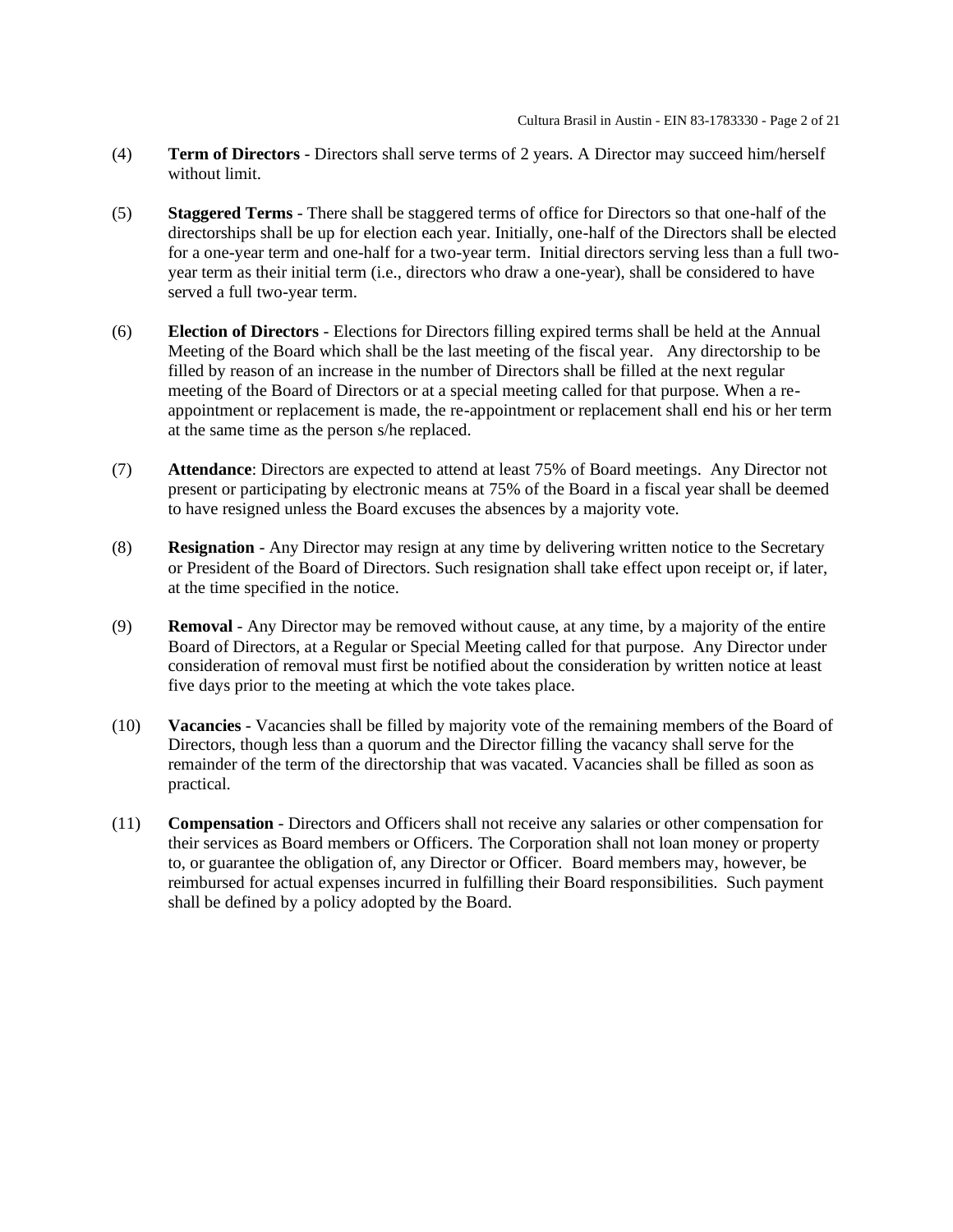## **ARTICLE 4 Board of Directors Meetings**

- (1) **Place of Board Meetings** Regular and Special Meetings of the Board of Directors will be held at any place that the majority of the Board may designate.
- (2) **Regular and Special Meetings** Regular meetings of the Board of Directors shall be quarterly or more often if deemed necessary by the Board. Special Meetings may be called by the President or any two Directors.
- (3) **Annual Meeting** The Annual Meeting of the Board of Directors shall be held at the last Board meeting of the fiscal year, at which time Directors and Officers shall be elected, the annual budget adopted, and actions taken on other transactions that may properly come before the Board.
- (4) **Notice of Board Meetings** The minutes of the prior regular meeting and an agenda for the forthcoming meeting, its date, time, and location shall be provided at least 5 days prior to the meeting. Notification can be by US Mail, telephone, fax, or email. Said meetings are set by the President with Board approval.
- (5) **Notice of Special Meetings** Notice of the date, time, and place of special meetings shall be given to each board member using the same methods, but with no less than 7 days' notice prior to the meeting,
- (6) **Waiver of Notice** Attendance by a Director at any meeting of the Board of Directors for which the Director did not receive the required notice will constitute a waiver of notice of such meeting unless the Director objects at the beginning of the meeting to the transaction of business on the grounds that the meeting was not lawfully called or convened.
- (7) **Quorum** A majority of the incumbent Directors (not counting vacancies) shall constitute a quorum for the purposes of convening a meeting or conducting business. At Board meetings where a quorum is present, a majority vote of the Directors attending shall constitute an act of the Board unless a greater number is required by the Certificate of Formation or by any provision of these bylaws.
- (8) **Actions without a Meeting** Any action required or permitted to be taken by the Board of Directors under the Texas Business Organizations Code, the Certificate of Formation, and these bylaws may be taken without a meeting, if all Directors individually and collectively consent in writing or e-mail or facsimile, setting forth the action to be taken. Such written consent shall have the same force and effect as a unanimous vote of the Board.
- (9) **Meetings by Remote Communications Technology**  A meeting of the board of directors of this corporation, or any committee designated by the board of directors of this corporation may be held by means of a remote electronic communications system, including videoconferencing technology or the Internet, only if: (1) each person entitled to participate in the meeting consents to the meeting being held by means of that system; and (2) the system provides access to the meeting in a manner or using a method by which each person participating in the meeting can communicate concurrently with each other participant.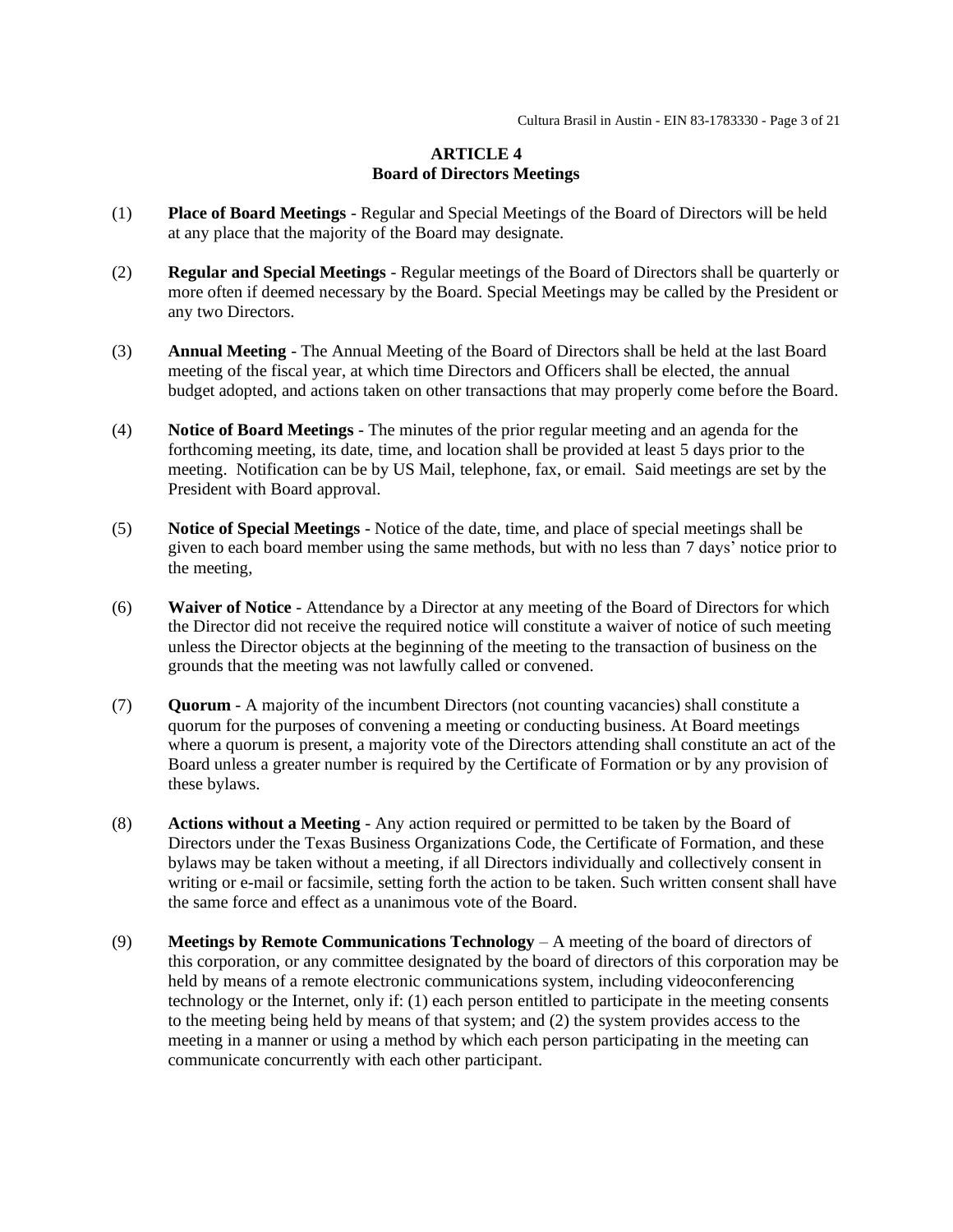- (10) **Duties of Directors**  A director shall discharge the director's duties in good faith, with ordinary care, in a manner the director reasonably believes to be in the best interest of the Corporation and in any other manner as set forth in the Code, as amended.
- (11) **Proxy**  Proxies shall not be allowed.

# **ARTICLE 5 Officers**

- (1) **Roster of Officers** The Corporation shall have a President, Vice-President, Secretary, and Treasurer, and such other officers as may be elected by the Board from amongst its members. As members of the Board of Directors, Officers shall be governed by all portions of these bylaws which relate to Board members. One person may hold two or more offices, except those serving as President or Secretary must be different persons. All Officers shall perform the duties prescribed in these bylaws and/or by the parliamentary authority adopted.
- (2) **Election, Removal and Term of Office -** Officers shall serve a term of two (2) years. An Officer may succeed him/herself for two (2) consecutive terms. After serving three (3) consecutive terms, an Officer must vacate his or her position for at least one year before seeking re-election to that position for another term.
- (3) **Vacancies** If a vacancy occurs during the term of office for any elected officer, for whatever reason, the Board of Directors shall elect a new officer to fill the remainder of the term as soon as practical by majority vote of Directors present.
- (4) **President**  The President will perform all duties incident to such office and such other duties as may be provided in these bylaws or as may be prescribed from time to time by the Board of Directors. The President shall preside at all board meetings and shall exercise parliamentary control. S/he shall serve as an ex-officio member of all standing committees, unless otherwise provided by the Board of Directors or these bylaws. The President shall, with the advice of the Board of Directors and in accordance with the requirements of these bylaws, set the agenda for each meeting of the Board of Directors.
- (5) **Vice-President** The Vice-President will perform such duties as assigned by the Board and shall assist the President in fulfilling his/her responsibilities. In the case of the absence or disability of the Secretary, or the Secretary's refusal or neglect to fulfill the duties of Secretary, the Vice President shall perform the functions of the Secretary.
- (6) **Secretary** The Secretary will be responsible for performing, or overseeing the performance of, all duties incident to the office of Secretary and such other duties as may be required by law, by the Certificate of Formation, or by these bylaws. S/he shall attest to and keep the bylaws and other legal records of the Corporation, or copies thereof, at the principal office of the Corporation; shall take or ensure that someone takes minutes of all meetings of the committees and Board of Directors, and shall keep copies of all minutes at the principal office of the Corporation; shall keep a record of the names and addresses of the Directors at the principal office of the Corporation; shall, with the approval of the Board of Directors, set up procedures for any elections held by the Corporation; shall keep a record of all votes cast in such elections; ensure that all records of the Corporation, minutes of all official meetings, and records of all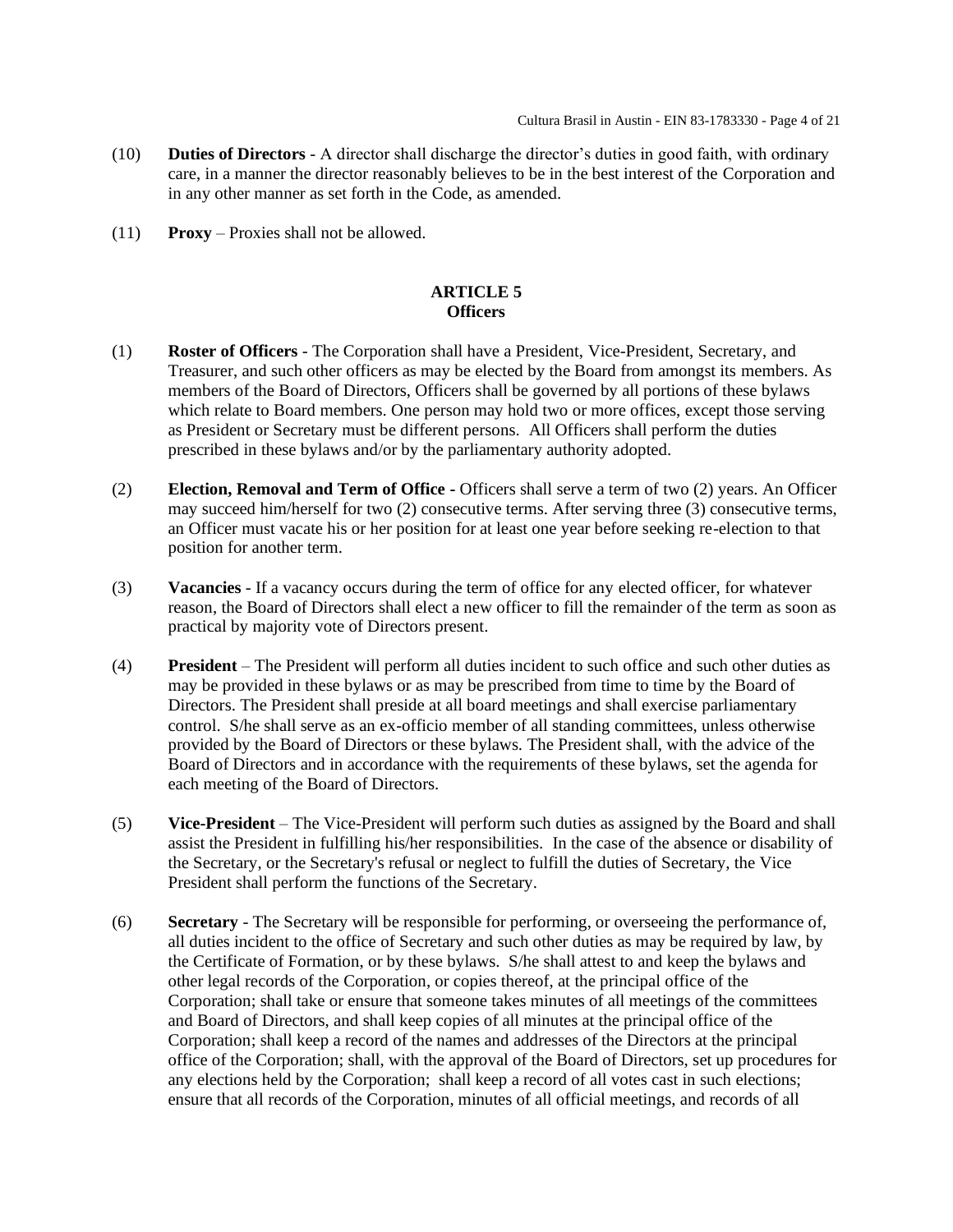votes, are made available for inspection by any member of the Board of Directors at the principal office of the Corporation during regular business hours; shall see that all notices are duly given in accordance with these bylaws or as required by law; shall see that all books, reports, statements, certificates, and other documents and records of the Corporation are properly kept and filed. In the case of the absence or disability of the Secretary, or the Secretary's refusal or neglect to fulfill the duties of Secretary, the Vice President shall perform the functions of the Secretary.

(7) **Treasurer** - The Treasurer will be responsible for performing, or overseeing the performance of, the financial business of the Corporation, will render reports and accountings to the Directors as required by the Board of Directors, and will perform in general all duties incident to the office of Treasurer and such other duties as may be required by law, by the Certificate of Formation, or by these bylaws, or which may be assigned from time to time by the Board of Directors. S/he and the staff of the Corporation shall devise a plan providing for the acceptance and disbursement of all funds of the Corporation which shall be approved by the Board of Directors. The Treasurer, with the approval of the Board of Directors, shall set up all checking, savings, and investment accounts of the Corporation and deposit all such funds in the name of the Corporation in such accounts. The Treasurer's signature shall be the authorized signature for all checking, savings, and investment accounts of the Corporation unless the Treasurer, with the approval of the Board of Directors, designates another member of the Board of Directors or employee of the Corporation as the authorized signatory for a particular type of disbursement. S/he shall prepare a monthly report for the Board of Directors, providing an accounting of all transactions and of the financial conditions of the Corporation. S/he shall keep all financing records, books, and annual reports of the financial activities of the Corporation at the principal office of the Corporation and make available at the request of any Director or member of the public those documents required by law or regulation, during regular business hours for inspection.

#### **ARTICLE 6 Committees**

- (1) The Board of Directors may from time to time designate and appoint additional standing or temporary committees by majority vote of the Board of Directors. Such committees shall have and exercise such prescribed authority as is designated by the Board of Directors. The Directors may authorize these committees to exercise any powers, responsibilities, and duties consistent with this Certificate of Formation and these bylaws.
- (2) The Chair of each committee shall be a member of the board.
- (3) Committee members will be appointed by the President with the advice and counsel of the Board. Their terms shall be as determined by the board based on the charge given to each committee.
- (4) Committees will make recommendations to the Board of Directors and execute such plans as approved by the Board. They shall report their findings and recommendations directly to the President and provide progress reports for Board of Directors Meetings.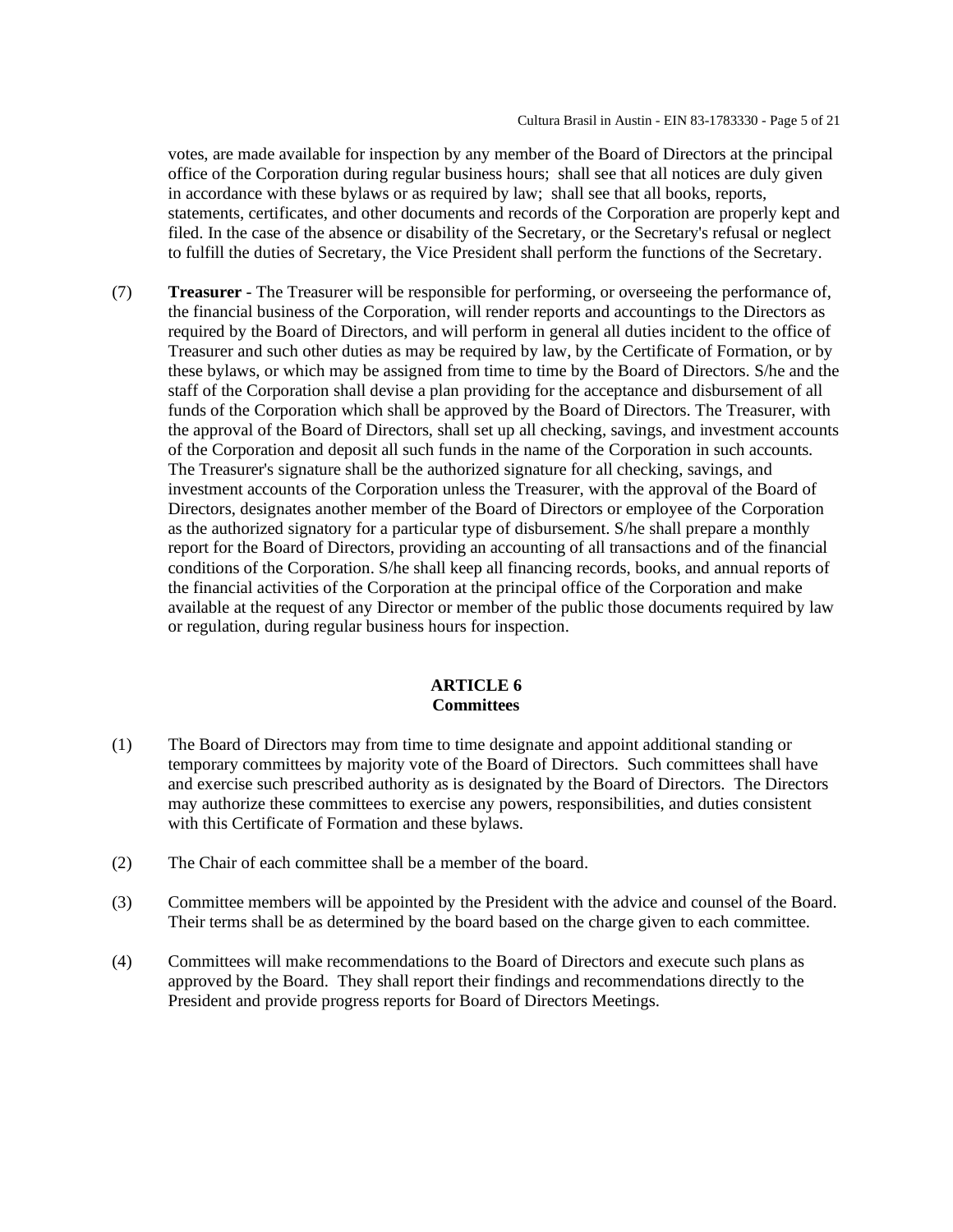# **ARTICLE 7 Code of Ethics**

- (1) The Corporation and its Directors and Employees will comply with the following Code in all of their actions. As long as the Corporation is in existence, no director, officer, or employee of the Corporation shall:
	- (a) do any act in violation of these Bylaws or a binding obligation of the Corporation;
	- (b) do any act with the intention of harming the Corporation or any of its operations;
	- (c) do any act that would make it unnecessarily difficult to carry on the intended or ordinary business of the Corporation;
	- (d) receive an improper personal benefit from the operation of the Corporation;
	- (e) use the assets of this Corporation, directly or indirectly, for any purpose other than carrying on the business of this Corporation;
	- (f) wrongfully transfer or dispose of Corporation property, including intangible property such as goodwill; and
	- (g) use the name of the Corporation (or any substantially similar name) or any trademark or trade name adopted by the Corporation, except on behalf of the Corporation in the ordinary course of the Corporation's mission.
- (2) In addition, if any Board member, Officer or staff member shall be legally charged with any act that may serve as a source of embarrassment or to negatively affect the credibility and legitimacy of the Corporation, s/he shall be temporarily removed from the Board and/ or from his or her position within the Corporation, until such time as such charges or allegations are resolved. During such a sabbatical, s/he shall not be considered a member of the Board for the purposes of a quorum, though such time shall be considered as if served for the purposes of determining the completion of his or her term.

## **ARTICLE 8 Rules of Procedure**

The proceedings and business of the Board of Directors shall be governed by *Robert's Rules of Parliamentary Procedure* unless otherwise provided for by the Board.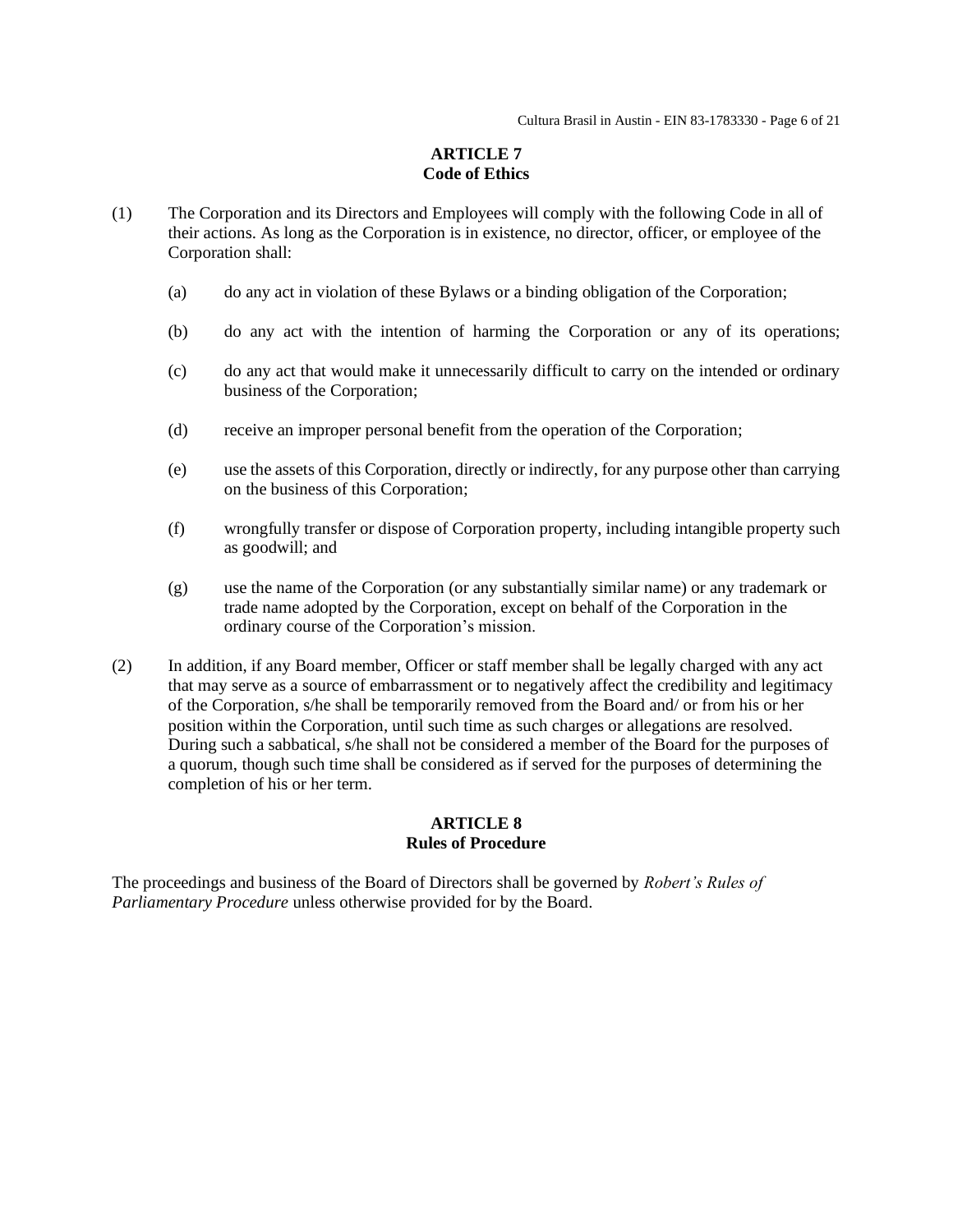# **ARTICLE 9 Executive Director/ CEO**

- (1) The Board of Directors may, upon resolution, appoint an Executive Director/CEO to serve at the board's discretion and to carry out whatever tasks the board from time to time resolves.
- (2) The Executive Director/ CEO may be compensated as shall be determined by the Board of Directors. Subject to such supervisory powers as are vested in the Board of Directors, the Executive Director/ CEO shall supervise, direct, and manage the business of the Corporation, and shall have such other powers and duties as may be prescribed by the Board of Directors or by these bylaws.
- (3) The Executive Director/ CEO may engage in negotiations involving commitments of the resources of the Corporation or the acceptance of money or resources by the Corporation in furtherance of the purposes of the Corporation as set out in the Certificate of Formation and these bylaws.
- (4) The Executive Director/ CEO shall generally be expected to attend all meetings of the Board of Directors.

#### **ARTICLE 10 Indemnification**

- (1) **Insurance** The Corporation will provide indemnification insurance for its Board members, and the Board shall select the amount and limits of such insurance policy.
- (2) **Indemnification**  To the extent permitted by law, any person (and the heirs, executors, and administrators of such person) made or threatened to be made a party to any action, suit, or proceeding by reason of the fact that he is or was a Director or Officer of the Corporation shall be indemnified by the Corporation against any and all liability and the reasonable expenses, including attorney's fees and disbursements, incurred by him (or by his heirs, executors or administrators) in connection with the defense or settlement of such action, suit, or proceeding, or in connection with any appearance therein.
- (3) **Limits on Indemnification** Notwithstanding the above, the Corporation will indemnify a person only if he acted in good faith and reasonably believed that his conduct was in the Corporation's best interests. In the case of a criminal proceeding, the person may be indemnified only if he had no reasonable cause to believe his conduct was unlawful.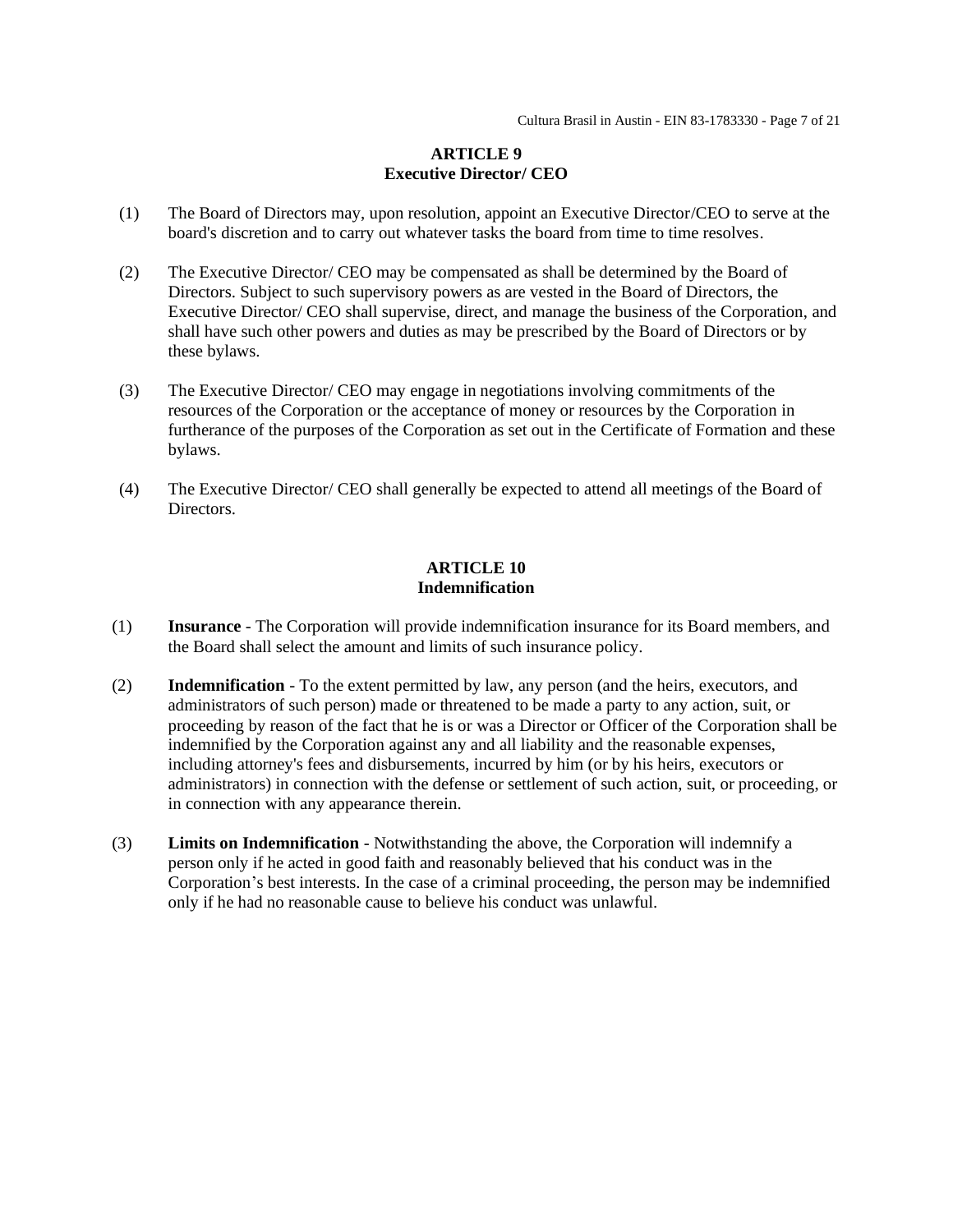## **ARTICLE 11 Operations**

- (1) **Execution of Documents** Unless specifically authorized by the Board of Directors or as otherwise required by law, all final contracts, deeds, conveyances, leases, promissory notes, or legal written instruments executed in the name of and on behalf of the Corporation shall be signed and executed by the President, Treasurer or Executive Director (or such other person designated by the Board of Directors), pursuant to the general authorization of the Board. All conveyances of land by deed must be approved by a resolution of the Board of Directors and shall be signed by the President.
- (2) **Disbursement of Funds** Financial transactions of over \$5,000 which are not included in the annual budget shall require majority approval of the Board of Directors. In all other transactions, the Treasurer and President may dispense with the funds of the Corporation in accordance with expenditures approved by the Board of Directors and the purposes of the Corporation as set out in the Certificate of Formation and these bylaws. For purposes of this clause, "signature" shall include electronic approval. Unless otherwise determined by the Board, the President, Executive Director/ CEO and Treasurer shall have such signature authority.
- (3) **Procurement Policy** The Corporation shall adopt and abide by a procurement policy which shall be an addendum to these bylaws.
- (4) **Whistleblower Policy -** The Corporation shall adopt and abide by a whistleblower policy which shall be an addendum to these bylaws.
- (5) **Document Retention and Destruction Policy -** The Corporation shall adopt and abide by a document destruction and retention policy which shall be an addendum to these bylaws.
- (6) **Records** The Corporation will keep correct and complete records of account and will also keep minutes of the proceedings of the Board meetings and Committees. The Corporation will keep at its principal place of business the original or a copy of its bylaws, including amendments to date certified by the Secretary of the Corporation.
- (5) **Inspection of Books and Records -** All books and records of this Corporation may be inspected by any Director for any purpose at any reasonable time on written demand. The Corporation shall keep correct and complete books and records of account.
- (6) **Deposits -** All funds of the Corporation shall be deposited to the credit of the Corporation in banks, trust companies, or other depositories that the Board of Directors selects.
- (7) **Loans** The Corporation will make no loans to any of its employees, Directors or Officers.
- (8) **Fiscal Year** The fiscal year of the Corporation shall be July 1 through June 30.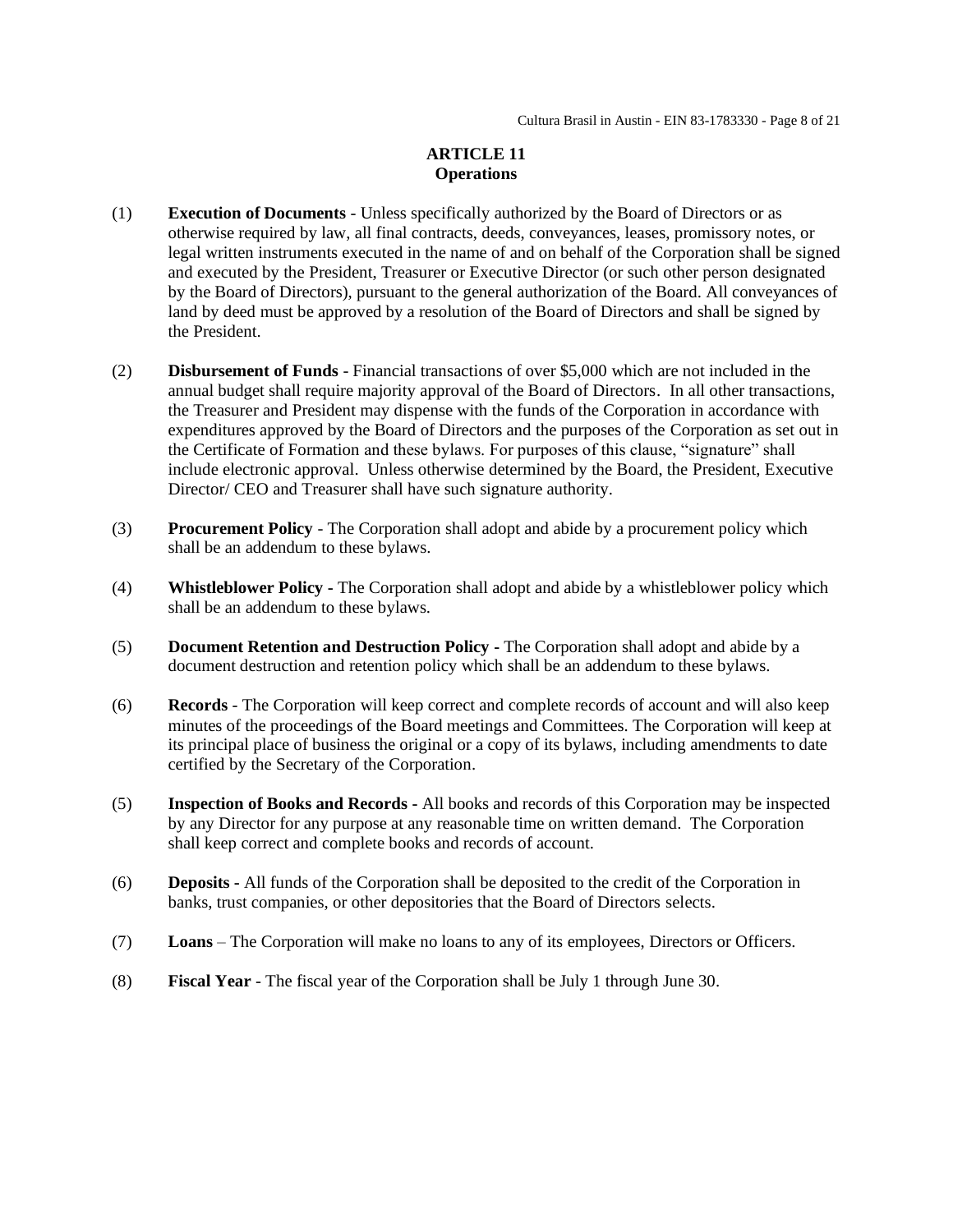# **ARTICLE 12 Conflicts of Interest**

- (1) The purpose of the conflict of interest policy is to protect this tax-exempt organization's interest when it is contemplating entering into a transaction or arrangement that might benefit the private interest of an officer or director of the Corporation or might result in a possible excess benefit transaction. This policy is intended to supplement but not replace any applicable state and federal laws governing conflict of interest applicable to nonprofit and charitable organizations.
- (2) Definitions:
	- (a) **Interested Persons -** Any director, principal officer, or member of a committee with governing board delegated powers, who has a direct or indirect financial interest, as defined below, is an interested person.
	- (b) **Financial Interest -** A person has a financial interest if the person has, directly or indirectly, through business, investment, or family: (1) An ownership or investment interest in any entity with which the Corporation has a transaction or arrangement; (2) A compensation arrangement with the Corporation or with any entity or individual with which the Corporation has a transaction or arrangement, or (3) A potential ownership or investment interest in, or compensation arrangement with, any entity or individual with which the Corporation is negotiating a transaction or arrangement. Compensation includes direct and indirect remuneration as well as gifts or favors that are not insubstantial. A financial interest is not necessarily a conflict of interest. A person who has a financial interest may have a conflict of interest only if the appropriate governing board or committee decides that a conflict of interest exists.

#### (3) **Procedures:**

- (a) **Duty to Disclose -** In connection with any actual or possible conflict of interest, an interested person must disclose the existence of the financial interest and be given the opportunity to disclose all material facts to the directors and members of committees with governing board delegated powers considering the proposed transaction or arrangement;
- (b) **Determining Whether a Conflict of Interest Exists -** After disclosure of the financial interest and all material facts, and after any discussion with the interested person, he/she shall leave the governing board or committee meeting while the determination of a conflict of interest is discussed and voted upon. The remaining board or committee members shall decide if a conflict of interest exists.

#### (c) **Procedures for Addressing the Conflict of Interest**

- 1. An interested person may make a presentation at the governing board or committee meeting, but after the presentation, he/she shall leave the meeting during the discussion of, and the vote on, the transaction or arrangement involving the possible conflict of interest;
- 2. The chairperson of the governing board or committee shall, if appropriate, appoint a disinterested person or committee to investigate alternatives to the proposed transaction or arrangement;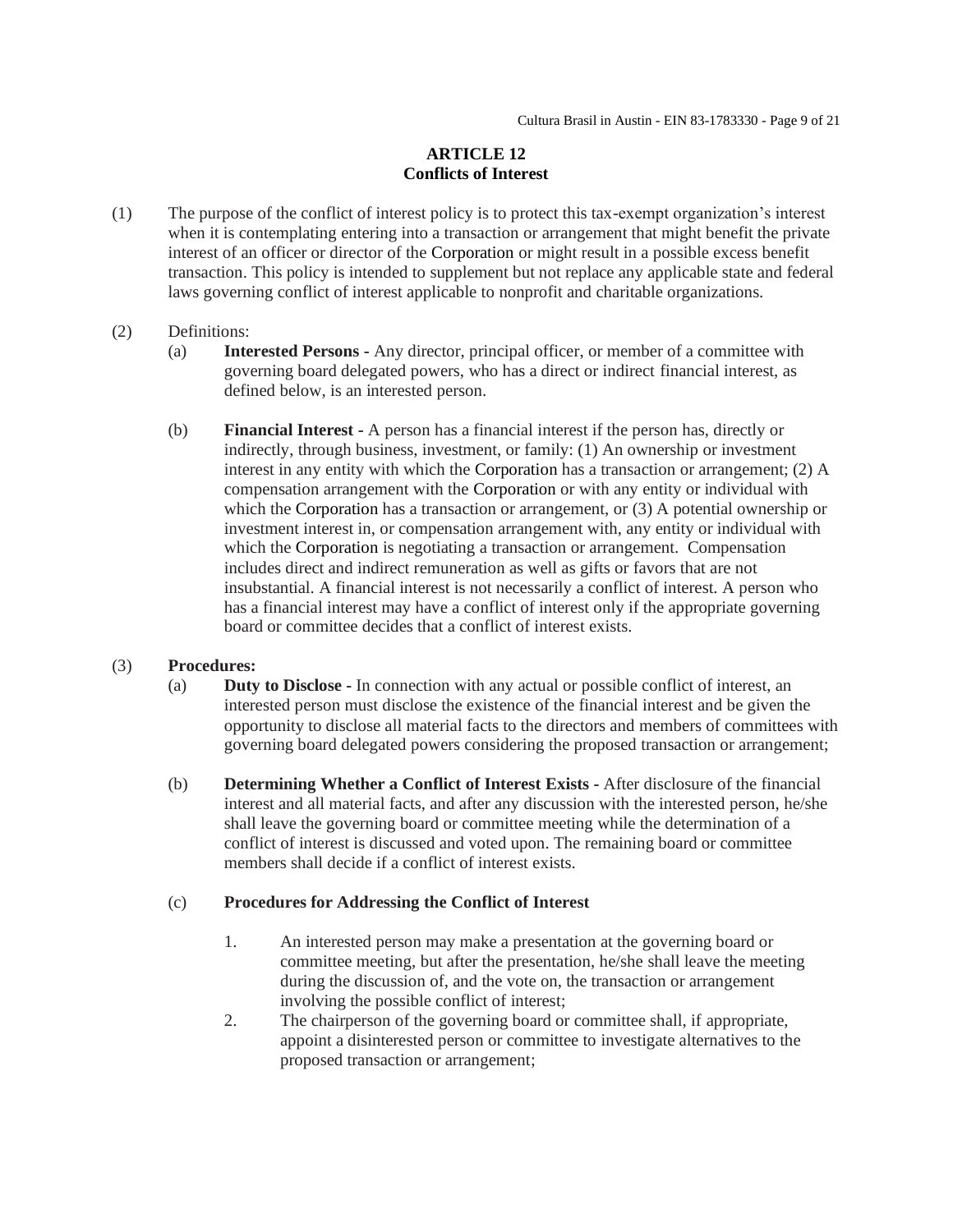- 3. After exercising due diligence, the governing board or committee shall determine whether the Corporation can obtain with reasonable efforts a more advantageous transaction or arrangement from a person or entity that would not give rise to a conflict of interest;
- 4. If a more advantageous transaction or arrangement is not reasonably possible under circumstances not producing a conflict of interest, the governing board or committee shall determine by a majority vote of the disinterested directors whether the transaction or arrangement is in the Corporation's best interest, for its own benefit, and whether it is fair and reasonable. In conformity with the above determination it shall make its decision as to whether to enter into the transaction or arrangement.

## (d) **Violations of the Conflicts of Interest Policy:**

- 1. If the governing board or committee has reasonable cause to believe a member has failed to disclose actual or possible conflicts of interest, it shall inform the member of the basis for such belief and afford the member an opportunity to explain the alleged failure to disclose.
- 2. If, after hearing the member's response and after making further investigation as warranted by the circumstances, the governing board or committee determines the member has failed to disclose an actual or possible conflict of interest, it shall take appropriate disciplinary and corrective action.
- (4) **Records of Proceedings -** The minutes of the governing board and all committees with board delegated powers shall contain: (1) The names of the persons who disclosed or otherwise were found to have a financial interest in connection with an actual or possible conflict of interest, the nature of the financial interest, any action taken to determine whether a conflict of interest was present, and the governing board's or committee's decision as to whether a conflict of interest in fact existed; (2) The names of the persons who were present for discussions and votes relating to the transaction or arrangement, the content of the discussion, including any alternatives to the proposed transaction or arrangement, and a record of any votes taken in connection with the proceedings.

#### (5) **Compensation:**

- (a) A voting member of the governing board who receives compensation, directly or indirectly, from the Corporation for services is precluded from voting on matters pertaining to that member's compensation;
- (b) A voting member of any committee whose jurisdiction includes compensation matters and who receives compensation, directly or indirectly, from the Corporation for services is precluded from voting on matters pertaining to that member's compensation.
- **(c)** No voting member of the governing board or any committee whose jurisdiction includes compensation matters and who receives compensation, directly or indirectly, from the Corporation, either individually or collectively, is prohibited from providing information to any committee regarding compensation.
- **(6) Annual Statements -** Each director, principal officer and member of a committee with governing board delegated powers shall annually sign a statement which affirms such person: (a) Has received a copy of the conflicts of interest policy; (b) Has read and understands the policy; (c)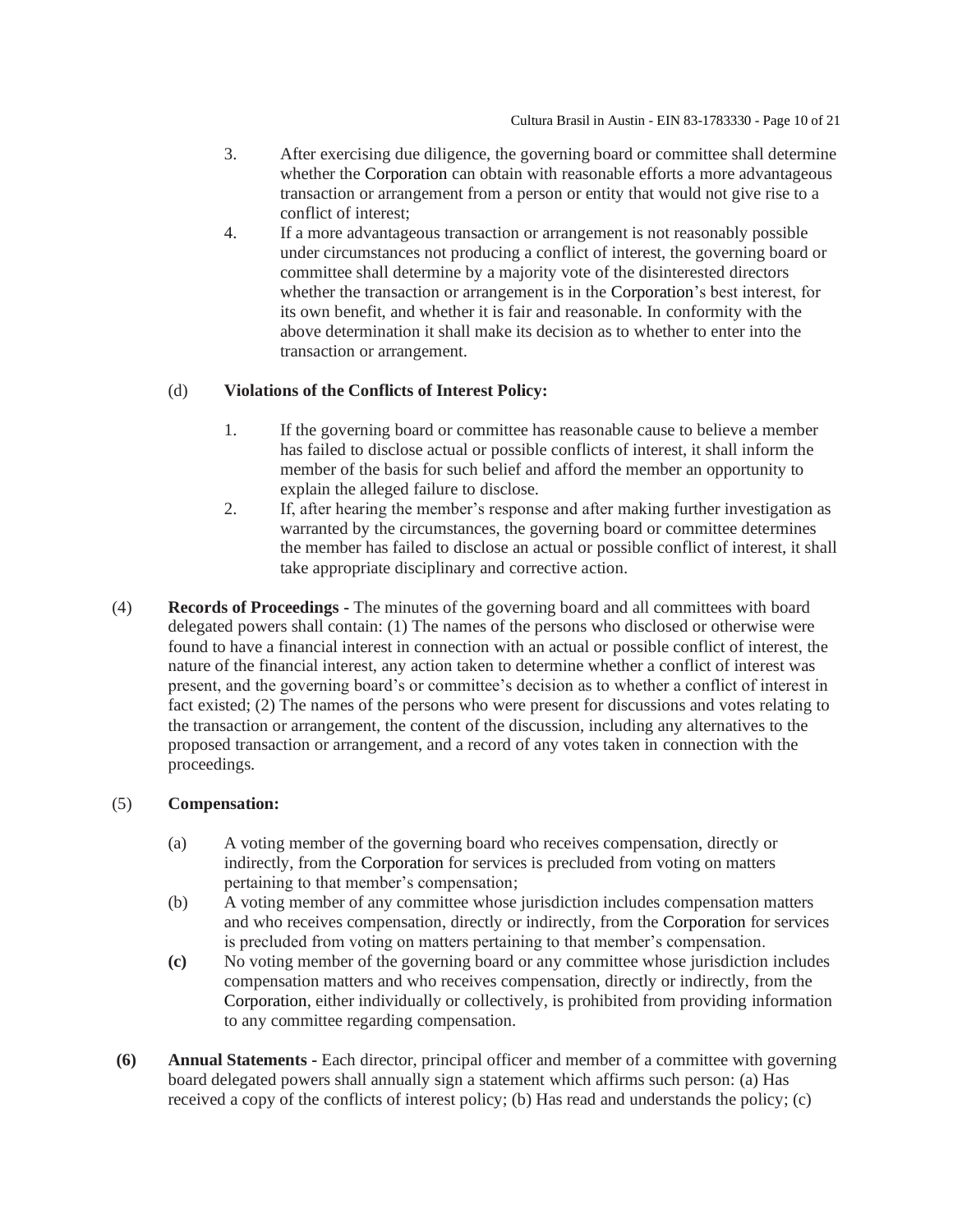Has agreed to comply with the policy; and (d) Understands the Corporation is charitable and in order to maintain its federal tax exemption it must engage primarily in activities which accomplish one or more of its tax-exempt purposes.

- **(7) Periodic Reviews -** To ensure the Corporation operates in a manner consistent with charitable purposes and does not engage in activities that could jeopardize its tax-exempt status, periodic reviews shall be conducted. The periodic reviews shall, at a minimum, include the following subjects:
	- **(a)** Whether compensation arrangements and benefits are reasonable, based on competent survey information and the result of arm's length bargaining.
	- **(b)** Whether partnerships, joint ventures, and arrangements with management organizations conform to the Corporation's written policies, are properly recorded, reflect reasonable investment or payments for goods and services, further charitable purposes and do not result in inurement, impermissible private benefit or in an excess benefit transaction.
- **(8) Use of Outside Experts -** When conducting the periodic reviews as provided for in section (7), the Corporation may, but need not, use outside advisors. If outside experts are used, their use shall not relieve the governing board of its responsibility for ensuring periodic reviews are conducted.

## **ARTICLE 13 Amendments**

- (1) **Articles of Amendment** The Board of Directors may adopt Articles of Amendment (amending the Certificate of Formation) by a vote of two-thirds of Directors present at a meeting where a quorum is present
- (2) **Bylaws** These by-laws may be altered or amended in whole or in part, or repealed and new bylaws may be adopted by a majority of the Directors present at any annual meeting or any special meeting, if at least three (3) days written notice is given of an intention to alter, amend, or repeal these by-laws or to adopt new by-laws at such meeting, and such notice contains a statement of the nature of the proposed amendment(s), and shall become effective upon adoption.

#### **ARTICLE 14 Dissolution or Sale of Assets**

(1) A unanimous vote of the Board of Directors shall be required to dissolve the Corporation. Upon dissolution of the Corporation, any assets remaining after payment of or provision for its debts and liabilities shall, consistent with the purposes of the organization, be paid over to charitable organizations exempt under the provisions of Section 501 (c)(3) of the U.S. Internal Revenue Code or corresponding provisions of subsequently enacted federal law. No part of the net assets or net earnings of the Corporation shall inure to the benefit of or be paid or distributed to an officer, director, member, employee, or donor of the Corporation.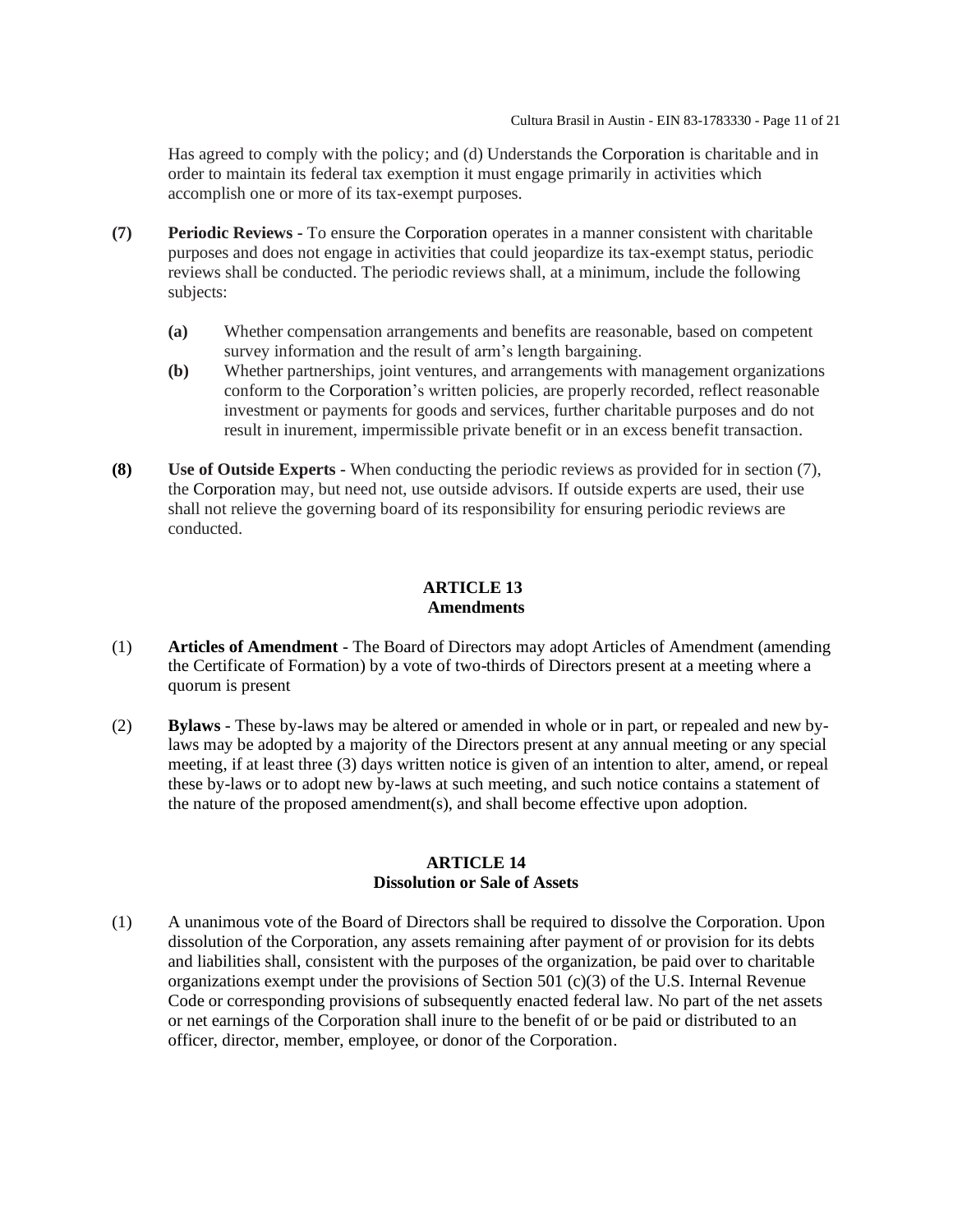# Appendix A: **Procurement/ Contracting Policy**

Adopted by the Board on \_\_\_\_\_\_\_\_\_\_\_\_\_

## **Contracting Authority and Responsibility**

Only those individuals who are authorized to enter into contracts on behalf of Cultura Brasil in Austin may do so. The President, treasurer and Executive Director/ CEO have authority to negotiate and execute contracts - whose terms fall within the parameters of the approved budget - on the organization's behalf*.*

#### **Obtaining bids for services and/or products:**

- Competitive bids are sought, and a bid process recorded whenever required by funder's contracts.
- When not required by contracts or grants, at least three bids should be sought for each major or regular ongoing purchase, such as a service contract, space rental or equipment rental.
- When the annual or project budget is developed, the need for services, supplies and equipment must be included. Once approved, the budget serves as approval for all purchases included therein.

When entering into a relationship with an individual or an organization, those with contracting authority will consider:

- what specifically the Organization expects to happen/acquire/develop;
- what assumptions or "rules" are in effect for the relationship;
- what options are available to end the relationship;
- what will happen to resources developed jointly during relationship;
- who will pay for things needed to meet contract requirements and achieve the specified contract outcomes;
- who will pay for damages/harm caused by the relationship between the parties or as a result of the activity sponsored by both; the need to allow sufficient time for contract formation;
- the importance of finalizing contracts before permitting work to begin;
- the need to make certain that all contracts clearly and accurately reflect both the relationship between the parties and the expectations of the parties;
- the importance of ensuring that any ambiguous or technical terms contained in a contract are specifically defined;
- the importance of only assuming responsibility for harm or loss in cases where the Organization exercises control over the activity or facility;

Contracts are necessary even in cases where Cultura Brasil in Austin has a long-term relationship with a vendor, contractor, or supplier. A contract should be used every time Cultura Brasil in Austin enters a relationship with other parties, including with an independent contractor, vendor, service provider or other nonprofit with which Cultura Brasil in Austin is collaborating.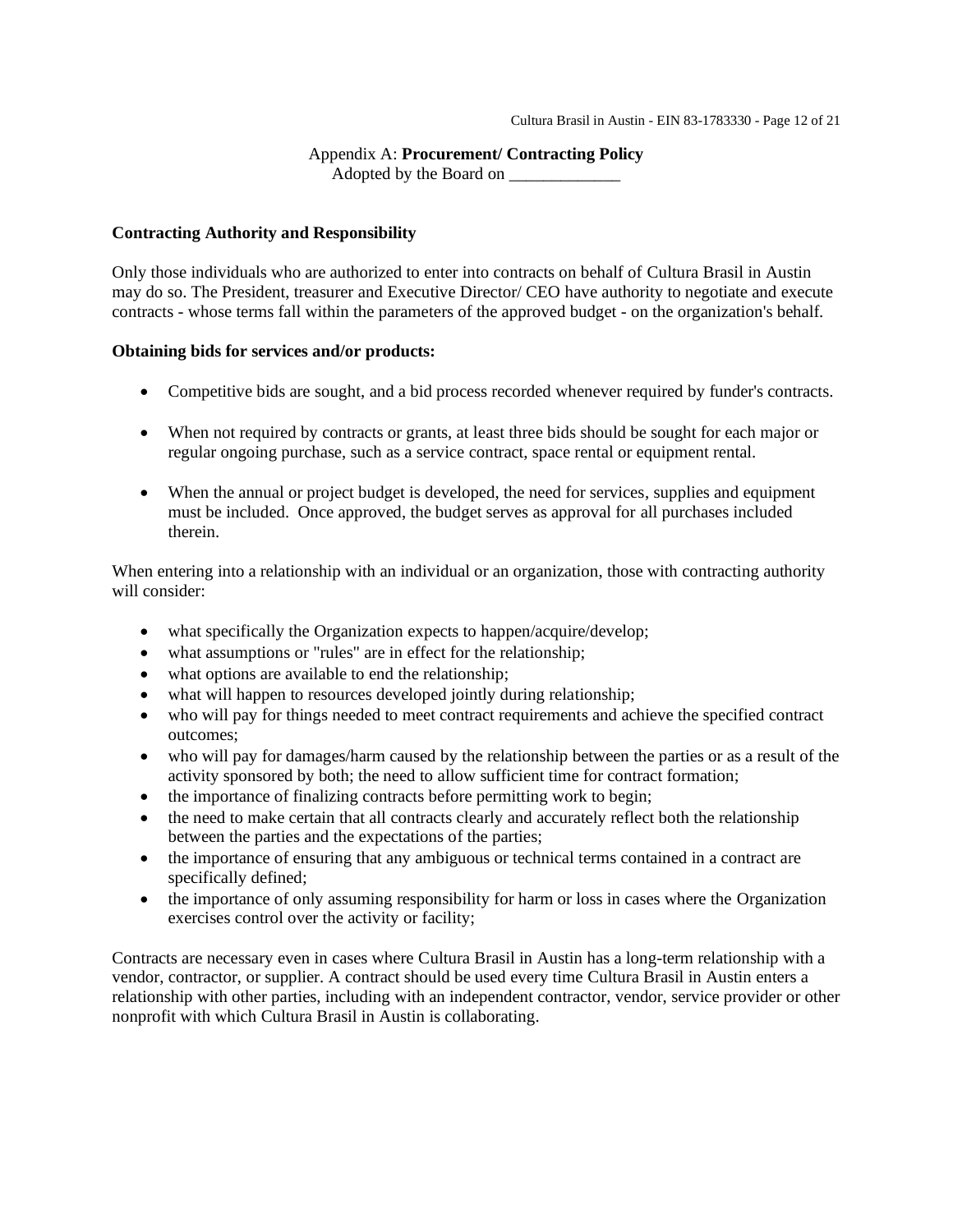## **Contracting and Risk Transfer**

The use of a contractor to provide goods or services (such as outsourcing) subjects Cultura Brasil in Austin to additional risk because by entering such a contract Cultura Brasil in Austin loses control of the activity. Giving up control makes sense when the contractor has special skills, insights or training necessary to perform the service safely. However, in these cases the contractor should also be willing to assume legal responsibility for any harm that flows from their actions or omissions. The best way to achieve and demonstrate this acceptance of responsibility (also referred to as "risk transfer") is through a contract that includes the following provisions:

- indemnification provision (where one party agrees to assume the legal costs of another party);
- insurance requirements (where one party insists that the other party purchase insurance); and
- detailed scope of work/division of labor language (language describing what each party will do).

In order to make certain that a contractor has properly assumed responsibility for any harm that might result from the work it will be doing, Cultura Brasil in Austin must require its contractors to provide all the tools, materials, equipment and supplies to accomplish the service or supply the goods; set a schedule to accomplish the service; decide on the sequence of tasks to be done; and hire and supervise others to assist in the completion of the job.

Contractors must be independent of Cultura Brasil in Austin 's control, otherwise Cultura Brasil in Austin may find itself held partially, if not fully, responsible for any incident. That does not mean, however, that Cultura Brasil in Austin personnel should not be involved in planning the performance. Nor does it preclude Cultura Brasil in Austin personnel from dictating job specifications, such as the type and amount of materials, supplies and equipment to be used, any safety requirements, and the terms and conditions of the contract.

It is important to keep in mind that there may be situations when Cultura Brasil in Austin wants to engage a contractor, but that contractor does not have adequate (or any) insurance. In addition, some contractors may be unwilling to accept responsibility for the risks associated with their performance. Deciding whether to engage such a contractor is a business decision; in some cases it may be necessary or prudent to move forward, while in other cases it may be necessary to find a new contractor.

## **Risk Management Review of Contracts**

The principal purpose of a risk management review of contracts is to protect Cultura Brasil in Austin 's interests. But the risk management review also provides an opportunity to:

- strengthen Cultura Brasil in Austin -vendor relationships by providing a context for the discussion of deliverables and expectations-both parties benefit from the time it takes to consummate a contract and work out the various details of the relationship;
- reduce uncertainty-with commitments to each other in writing, the contract itself reduces uncertainty and apprehension for both parties;
- allocate risk appropriately-a contract that contains essential elements allocates risk between the parties according to the responsibilities and control asserted by each;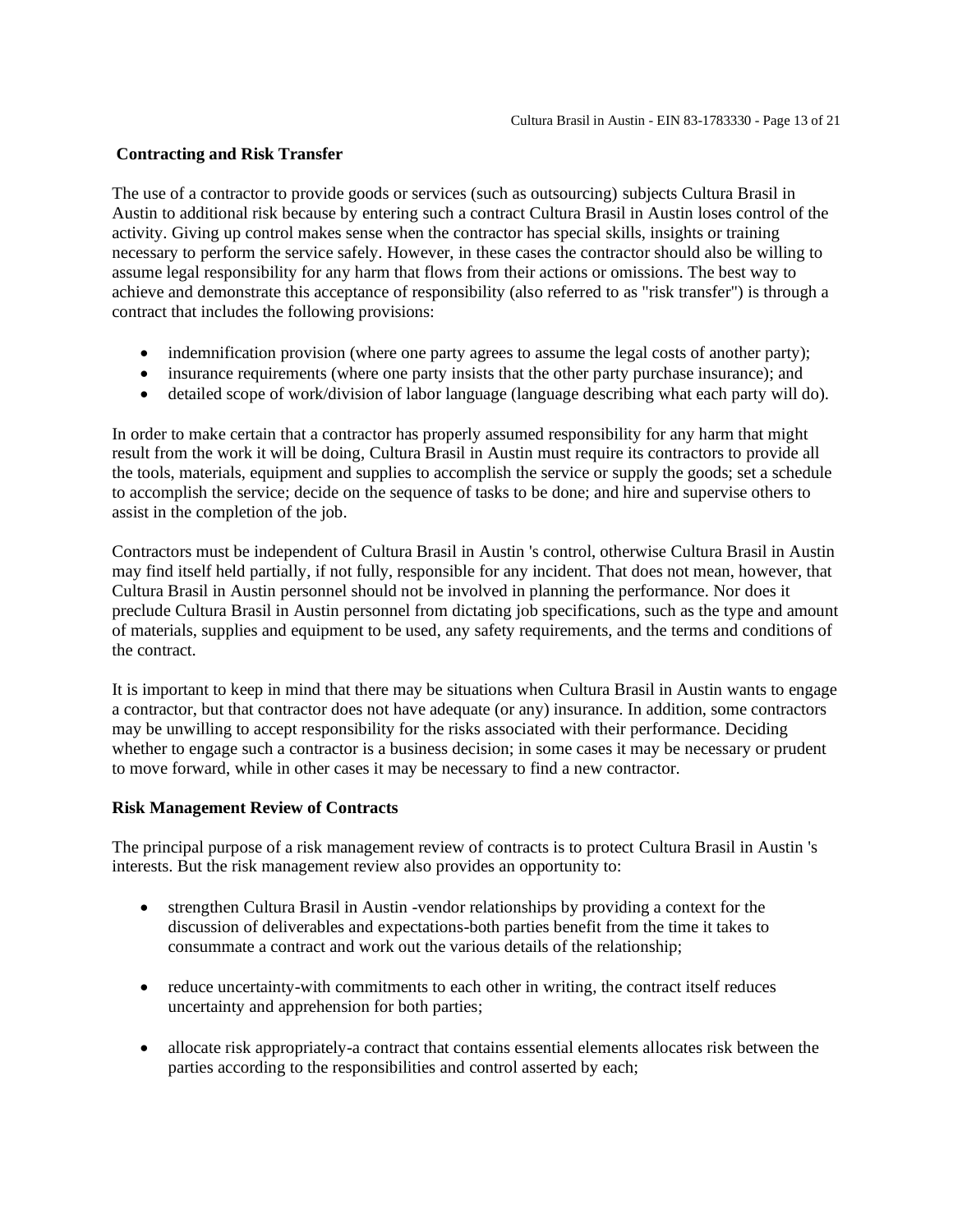- improve understanding of the vendor or contractor-many parties to contracts report that it was not until after contract negotiations were complete that they had a good understanding of the other party's operations, mission, etc; and
- reduce likelihood of uninsured losses-while there is always the possibility that losses stemming from contract-related activities will be uninsured, a contract with risk management elements reduces the likelihood of this occurring and eliminates the possibility that one party will assume the other party has appropriate insurance coverage.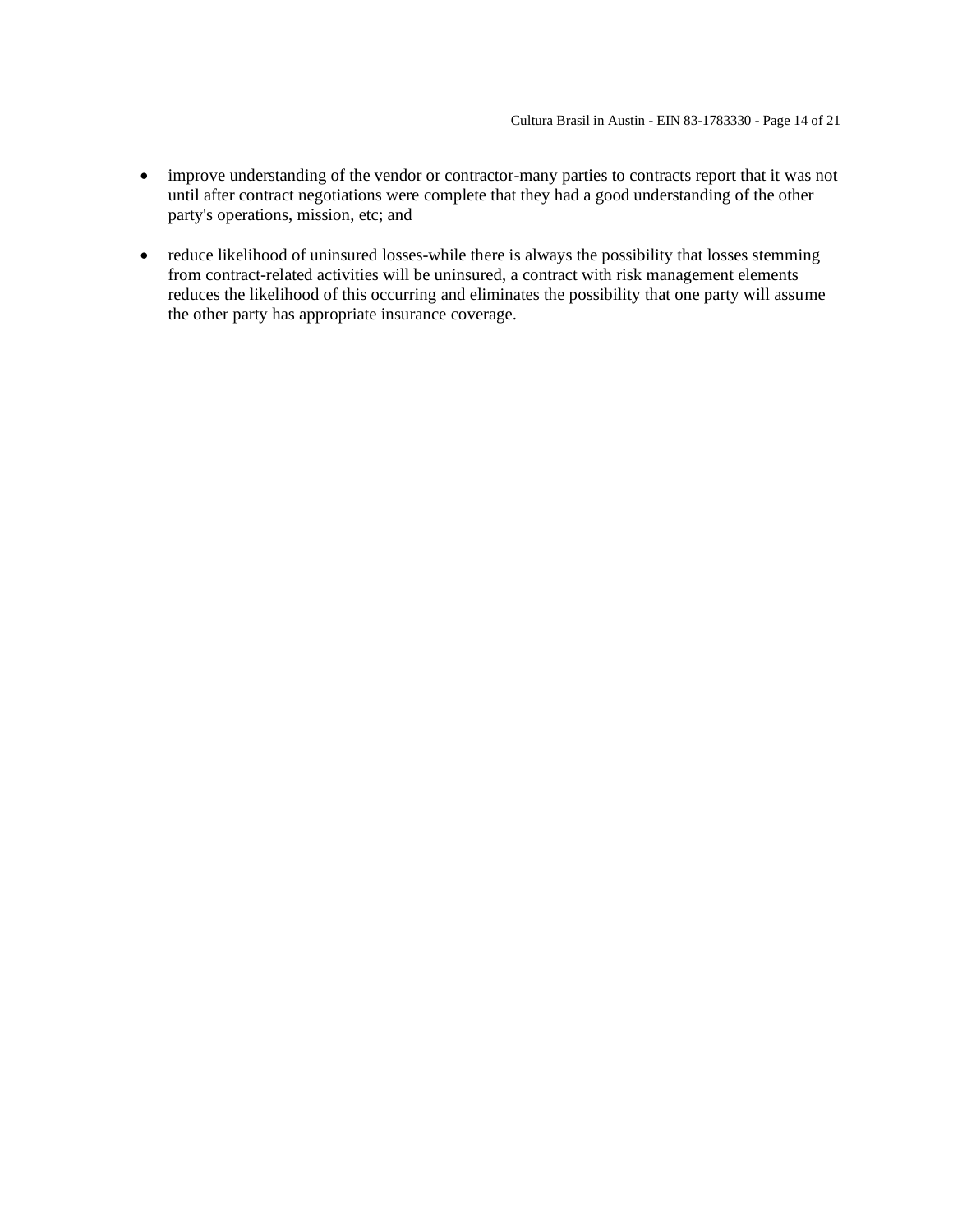# Appendix B: **Record Retention and Destruction Policy**

Adopted by the Board on \_\_\_\_\_\_\_\_\_\_\_\_\_\_

These policies provide for the systematic review, retention and destruction of records received or created by Cultura Brasil in Austin in connection with the transaction of business. These policies cover all records, regardless of physical form, contain guidelines for how long certain records should be kept and how records should be destroyed.

These policies are designed to ensure compliance with federal and state laws and regulations, to eliminate accidental or innocent destruction of records and to facilitate Cultura Brasil in Austin 's operations by promoting efficiency and freeing up valuable storage space. Included in the federal laws necessitating compliance with these policies is the Sarbanes-Oxley Act ("The American Competitiveness and Corporate Accountability Act of 2002"), which makes it a crime to alter, cover up, falsify, or destroy any document with the intent of impeding or obstructing any official proceeding.

These policies apply to all records in any form, including electronic documents.

A **record** is any material that contains information about Cultura Brasil in Austin 's plans, results, policies or performance. Anything that can be represented with words or numbers is a business record for purposes of these polices.

**Electronic documents** must be retained as if they were paper documents. Therefore, any electronic files, including information received online, that fall into one of the document types on the schedule must be maintained for the appropriate amount of time. [For example, if a user has sufficient reason to keep an email message, the message should be printed in hard copy and kept in the appropriate file or moved to an "archive" computer file folder.] [Backup and recovery methods will be tested on a regular basis.]

Where federal, state, or local law prescribes a definite period of time for retaining certain records, Cultura Brasil in Austin will retain the records for the period specified by law.

Cultura Brasil in Austin shall retain records for the period of their immediate or current use, unless longer retention is necessary for historical reference, or to comply with contractual or legal requirements, or for other purposes as set forth below.

Cultura Brasil in Austin follows the document retention procedures outlined below. Documents that are not listed but are substantially similar to those listed in the schedule will be retained for the appropriate length of time.

## *Permanent records*

Permanent records are records required by law to be permanently retained and which are ineligible for destruction at any time for any reason. These records are necessary for the continuity of business and the protection of the rights and interests of Cultura Brasil in Austin and of individuals. These include records such as organizational documents (Articles of Incorporation and Bylaws), Board minutes and policies, federal and state tax exempt status and independent audits.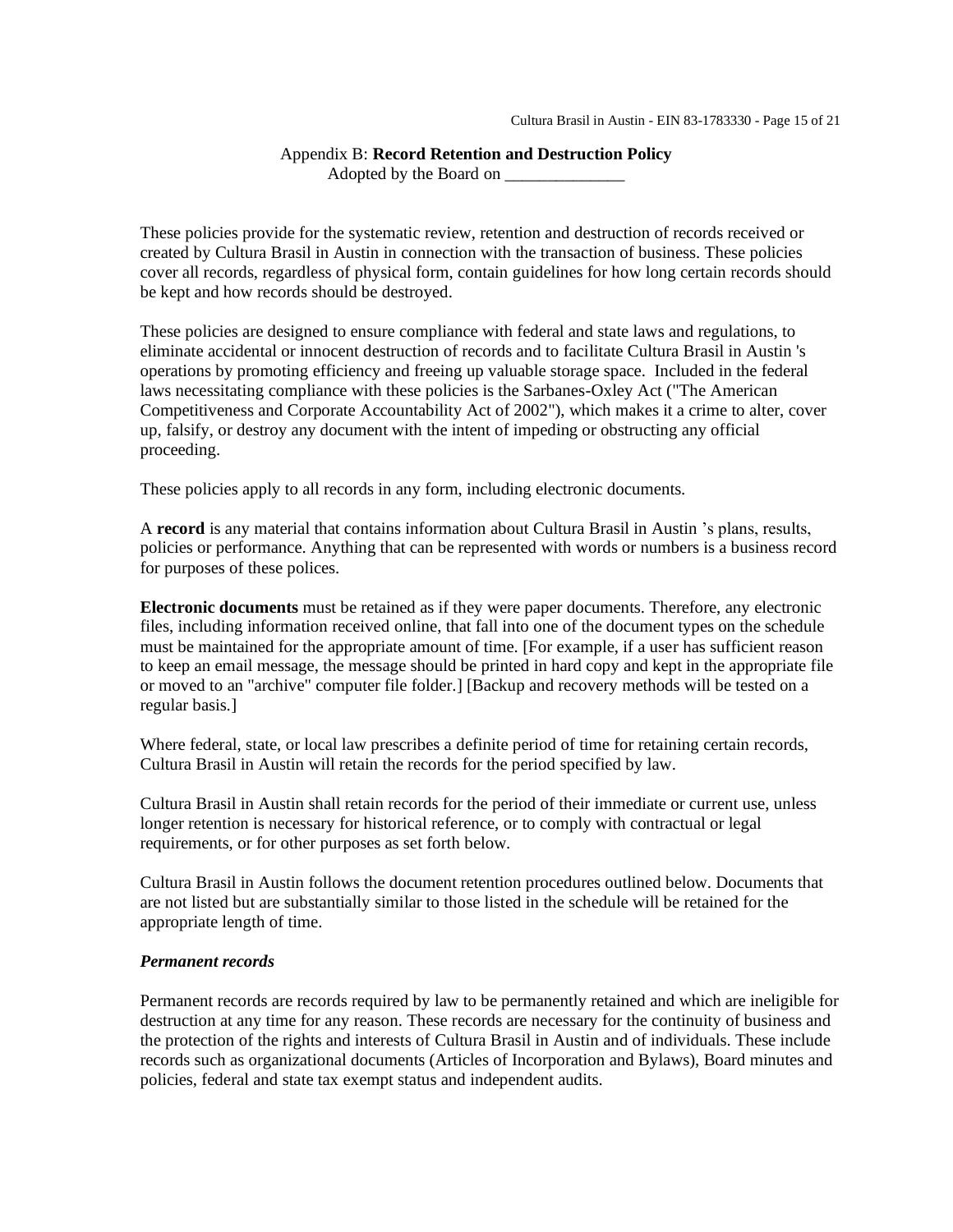# *Historical records*

Historical records are records that are no longer of use to Cultura Brasil in Austin but which because of their age or research value may be of historical interest or significance. Historical records may not be destroyed.

*Current Records***.** Current records are records that for convenience, ready reference or other reasons are retained on-site in the office.

Cultura Brasil in Austin follows the document retention procedures outlined below. Documents that are not listed but are substantially similar to those listed in the schedule will be retained for the appropriate length of time.

*Permanent records*. Permanent records are records required by law to be permanently retained and which are ineligible for destruction at any time for any reason. These records are necessary for the continuity of business and the protection of the rights and interests of Cultura Brasil in Austin and of individuals. These include records such as organizational documents (Articles of Incorporation and Bylaws), Board minutes and policies, federal and state tax exempt status and independent audits.

## *Pending claims and litigation*

The retention periods set forth in the attached record retention schedule shall not apply to materials that are otherwise eligible for destruction, but which may be relevant to a pending claim or litigation against Cultura Brasil in Austin. Once the Cultura Brasil in Austin becomes aware of the existence of a claim against Cultura Brasil in Austin , Cultura Brasil in Austin will retain all documents and other materials related to the claim until such time as the claim or subsequent litigation has been resolved. When Cultura Brasil in Austin has reason to believe that one or more other related locations or entities have records relating to the claim or litigation, those departments will also be notified by Cultura Brasil in Austin of the need to retain such records.

## **Corporate Records; Permanent**

- Annual Reports to Secretary of State/Attorney General
- Certificate of Formation and all amendments
- Board Meeting and Board Committee Minutes
- Board Policies/Resolutions
- By-laws
- Construction Documents
- Fixed Asset Records
- IRS Application for Tax-Exempt Status (Form 1023)
- **IRS** Determination Letter
- State Sales Tax Exemption Letter
- Accounting and Corporate Tax Records Permanent
- Annual Audits and Financial Statements
- Depreciation Schedules
- General Ledgers
- IRS 990 Tax Returns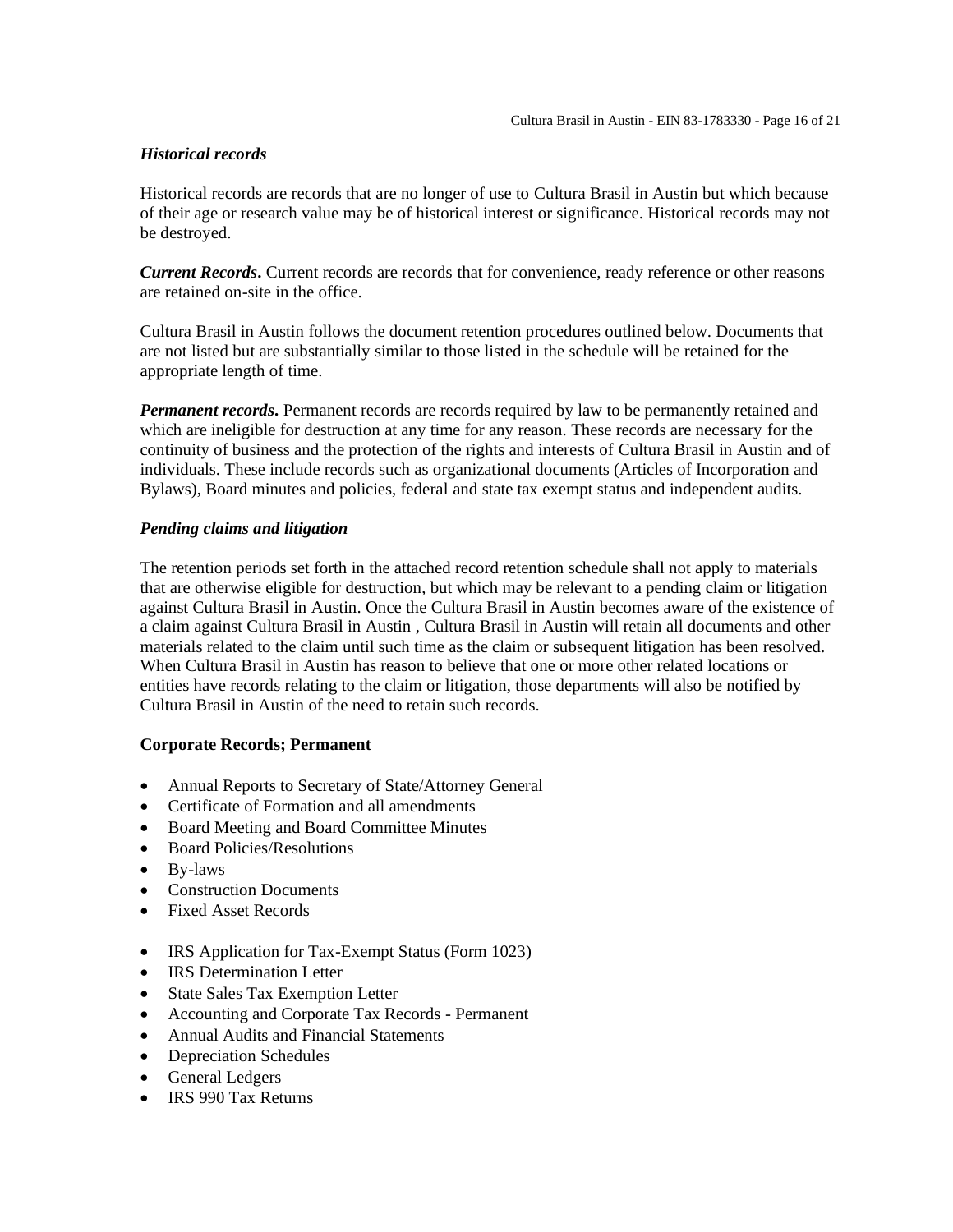- Bank records Permanent
- Check Registers
- Payroll and Employment Tax Records; Permanent
- Payroll Registers
- State Unemployment Tax Records
- Employee Records; Permanent
- Employment and Termination Agreements
- Retirement and Pension Plan Documents
- Legal, Insurance and Safety Records Permanent
- Appraisals
- Copyright Registrations
- Environmental Studies
- Insurance Policies
- Real Estate Documents
- Stock and Bond Records
- Trademark Registrations

*Non-permanent records***.** Certain records are not required by law to be permanently retained and may be destroyed after the passage of certain years or upon the passing of events as defined by these policies.

#### *Notwithstanding the listing of documents, no record, whether or not referenced may be destroyed if in any way the records refer to, concern, arise out of or in any other way are involved in pending or threatened litigation.*

| Corporate Records            |       |
|------------------------------|-------|
| Contracts (after expiration) | vears |
| Correspondence (general)     | vears |

| Accounting and Corporate Tax Records                  |         |
|-------------------------------------------------------|---------|
| <b>Business Expense Records</b>                       | 7 years |
| <b>IRS 1099s</b>                                      | 7 years |
| <b>Journal Entries</b>                                | 7 years |
| Invoices                                              | 7 years |
| Sales Records (box office, concessions, gift<br>shop) | 5 years |
| Petty Cash Vouchers                                   | 3 years |
| <b>Cash Receipts</b>                                  | 3 years |
| <b>Credit Card Receipts</b>                           | 3 years |

| <b>Bank Records</b>                       |       |
|-------------------------------------------|-------|
| <b>Bank Deposit Slips</b>                 | years |
| <b>Bank Statements and Reconciliation</b> | years |
| <b>Electronic Fund Transfer Documents</b> | vears |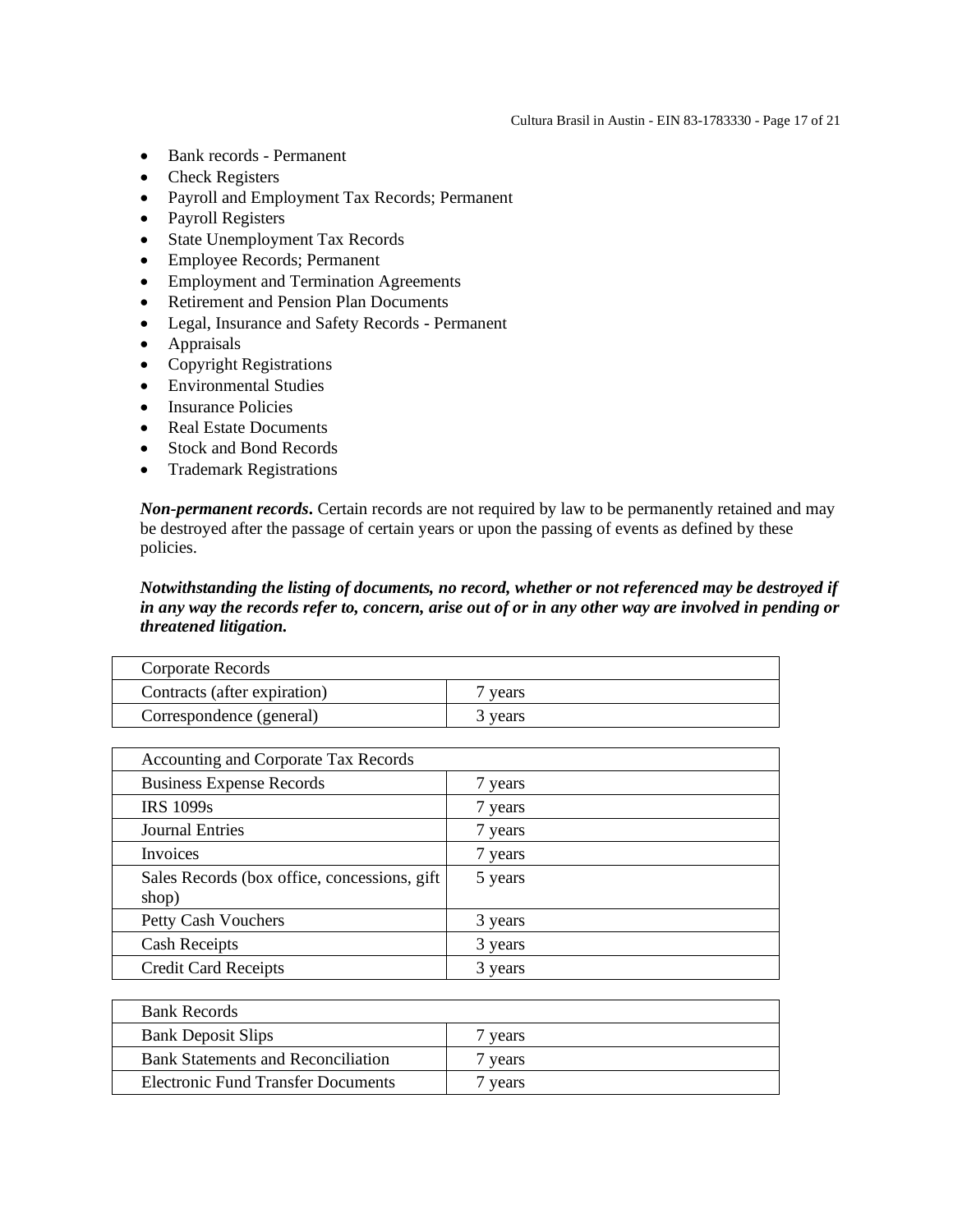| Payroll and Employment Tax Records |         |
|------------------------------------|---------|
| Earnings Records                   | years   |
| <b>Garnishment Records</b>         | years   |
| Payroll Tax returns                | / years |
| W-2 Statements                     | vears   |

| Legal, Insurance and Safety Records          |                           |
|----------------------------------------------|---------------------------|
| Donor Records and Acknowledgement<br>Letters | 7 years                   |
| <b>Grant Applications and Contracts</b>      | 5 years after completion  |
| Leases                                       | 6 years after expiration  |
| <b>OSHA</b> Documents                        | 5 years                   |
| <b>General Contracts</b>                     | 4 years after termination |

Cultura Brasil in Austin 's records will be stored in a safe, secure and accessible manner. All documents and financial files that are essential to keeping Cultura Brasil in Austin operating in an emergency will be duplicated or backed up at least every week and maintained off site. All other documents and financial files will be duplicated or backed up periodically as identified by the Executive Director/ CEO or other person as designated by the Executive Director/ CEO and maintained off-site.

# *Storage of records*

Records may be stored in the Cultura Brasil in Austin 's office if the records are in active use or are maintained in the office for convenience or ready reference. Examples of active files appropriately maintained in Cultura Brasil in Austin 's office space include active chronological files, research and reference files, legislative drafting files, pending complaint files, administrative files, and personnel files. Inactive records, for which use, or reference has diminished sufficiently to permit removal from Cultura Brasil in Austin 's office, may be sent to an off-site storage facility.

*Storage records.* Storage records are records that are retained off-site. Storage records are subject to the same retention requirements as current records. Example of storage records include invoices and payroll reports.

*Where no retention period specified by law***.** Where no specific retention period is specified by law, the retention period for records that Cultura Brasil in Austin is required to retain shall be specified in the Record Retention and Destruction Schedule. Records shall be retained for a minimum of two years, although such records may be treated as "storage records" and placed in storage at any time during the applicable retention period. Examples of current records include correspondence, schedules, and administrative records.

*No Retention Required.* Documents and other materials that are not "records" need not be retained unless retention is otherwise required by local law or by the Record Retention and Destruction Schedule. Documents and other materials (including originals and duplicates) that are not otherwise required to be retained, are not necessary to the functioning or continuity of Cultura Brasil in Austin and which have no legal significance may be destroyed when no longer needed. Examples include materials and documents generated for the convenience of the person generating them, draft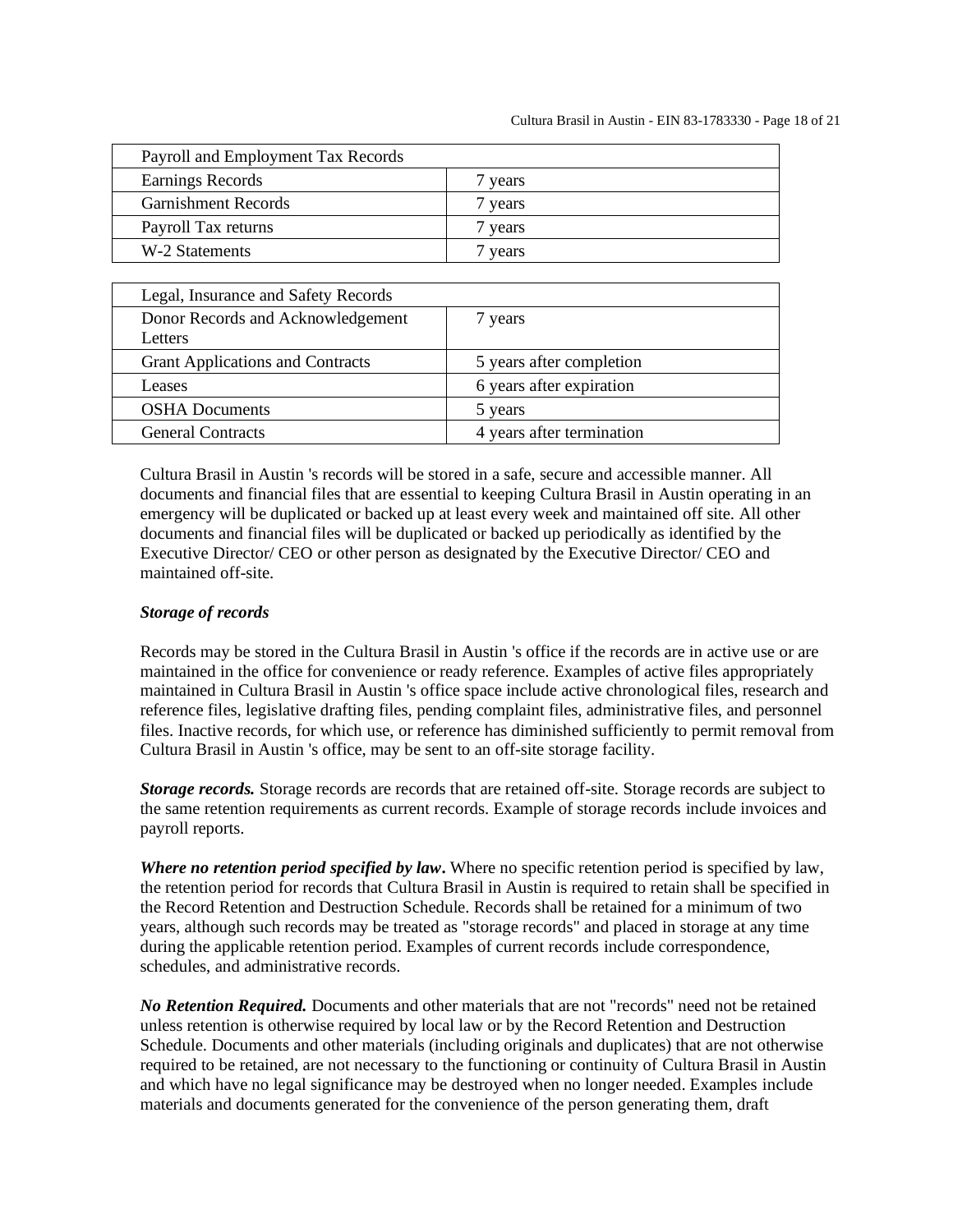documents (other than some contracts) that have been superseded by subsequent versions, or rendered moot by organizational action, and duplicate copies of records that are no longer needed. Specific examples include telephone message slips, miscellaneous correspondence not requiring follow-up or departmental action, notepads, emails, that do not contain information required to be retained under this policy and chronological files.

Document destruction will be suspended immediately, upon any indication of an official investigation or when a lawsuit is filed or appears imminent. Destruction will be reinstated upon conclusion of the investigation or claim, whichever is latest.

The Executive Director/ CEO or other representative as designated by the Executive Director/ CEO is responsible for the ongoing process of identifying its records which have met the required retention period and overseeing their destruction. Destruction of financial and personnel-related documents will be accomplished by shredding.

Failure on the part of employees to follow this policy can result in possible civil and criminal sanctions against Cultura Brasil in Austin and its employees and possible disciplinary action against responsible individuals.

Questions concerning these policies, the applicability of certain records to the retention or destruction policies, must be addressed to the Executive Director/ CEO or other individual as designated by the Executive Director/ CEO.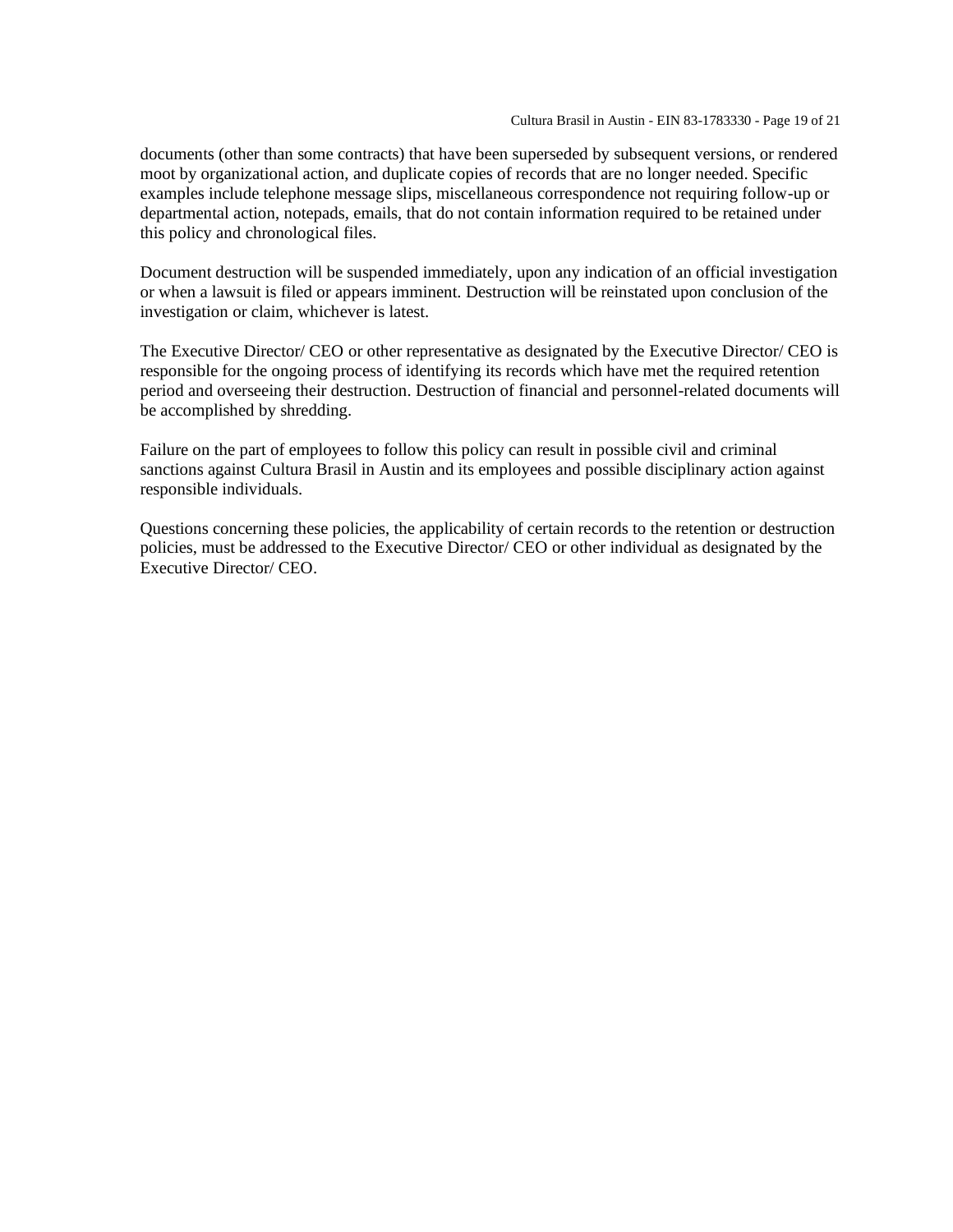# Appendix C: **Whistleblower Protection Policy [Reporting of Improprieties Policy]**

Adopted by the Board on \_\_\_\_\_\_\_\_\_\_\_\_\_\_\_\_\_

Cultura Brasil in Austin requires directors and officers to observe high standards of business and personal ethics in the conduct of their duties and responsibilities. As representatives of Cultura Brasil in Austin, we must practice honesty and integrity in fulfilling our responsibilities and complying with all applicable laws and regulations.

It is the responsibility of all directors and officers to comply with the rules of Cultura Brasil in Austin and to report violations of law or suspected violations of law in accordance with this Whistleblower Protection Policy.

No director or officer, who in good faith reports a violation of law shall suffer harassment, retaliation, or adverse employment consequence.

It is the intent of Cultura Brasil in Austin to adhere to all laws and regulations that apply to Cultura Brasil in Austin and the purpose of this policy is to support Cultura Brasil in Austin 's goal of legal compliance. The support of all employees is necessary to achieving compliance with various laws and regulations. An employee is protected from retaliation only if the employee brings the alleged unlawful activity, policy, or practice to the attention of Cultura Brasil in Austin and provides Cultura Brasil in Austin with a reasonable opportunity to investigate and correct the alleged unlawful activity. The protection described below is only available to employees that comply with this requirement.

Cultura Brasil in Austin will not retaliate against an employee who in good faith, has made a protest or raised a complaint against some practice of Cultura Brasil in Austin or of another individual or entity with whom Cultura Brasil in Austin has a business relationship, on the basis of a reasonable belief that the practice is in violation of law, or a clear mandate of public policy.

Cultura Brasil in Austin will not retaliate against employees who disclose or threaten to disclose to a supervisor or a public body, any activity, policy, or practice of Cultura Brasil in Austin that the employee reasonably believes is in violation of a law, or a rule, or regulation mandated pursuant to law or is in violation of a clear mandate or public policy concerning the health, safety, welfare, or protection of the environment.

If any employee reasonably believes that some policy, practice, or activity of Cultura Brasil in Austin is in violation of law, a written complaint must be filed by that employee with the Executive Director/ CEO or the Board President (only if the complaint involves the Executive Director/ CEO).

Cultura Brasil in Austin will not retaliate against an employee in the terms and conditions of employment because that employee: (a) reports to a supervisor, to the executive director, the Board of Directors or to a federal, state or local agency what the employee believes in good faith to be a violation of the law; or (b) participates in good faith in any resulting investigation or proceeding, or (c) exercises his or her rights under any state or federal law(s) or regulation(s) to pursue a claim or take legal action to protect the employee's rights.